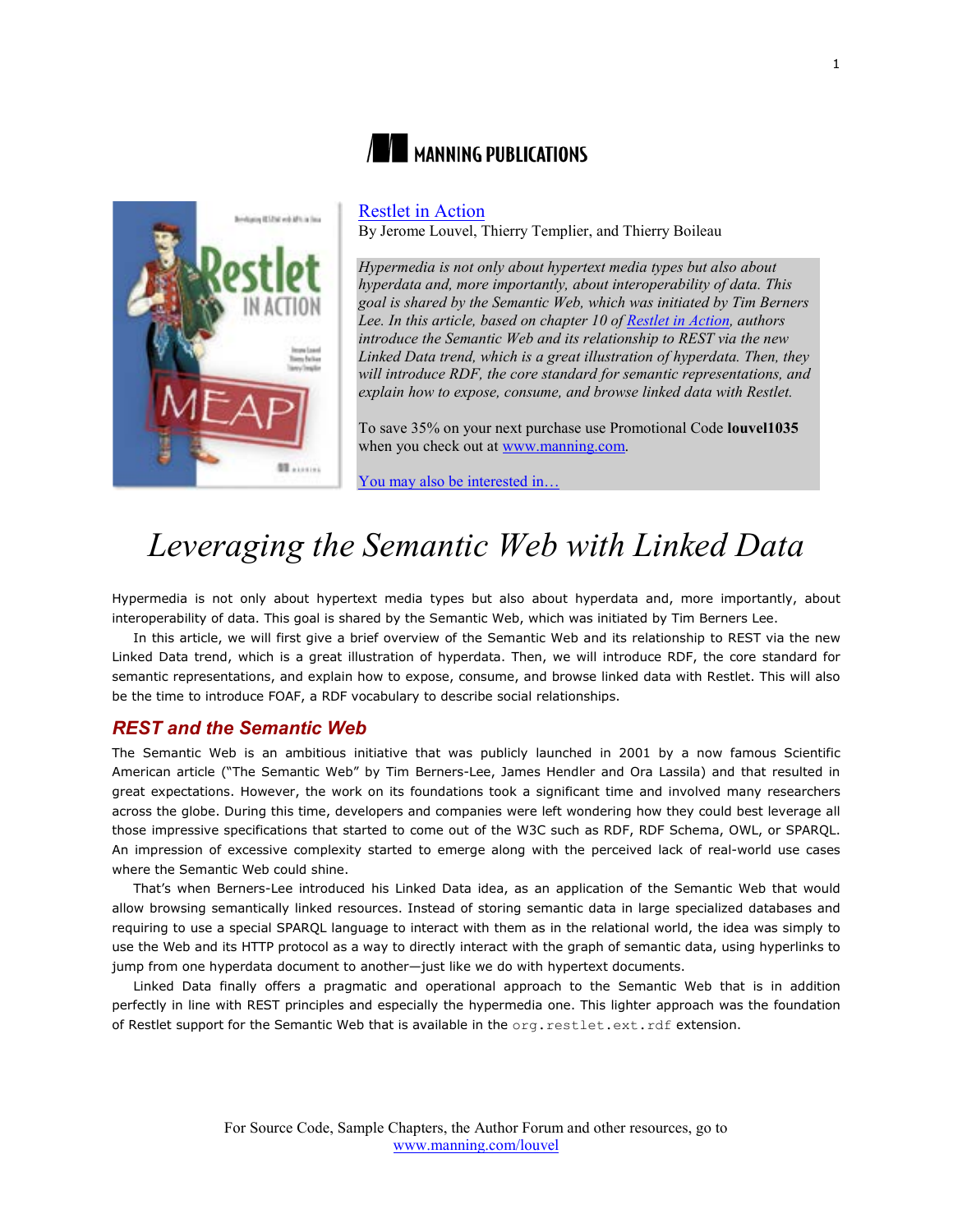#### **Restlet and its semantic roots**

When the Restlet Framework launched in 2005, it was the result of extracting a generic piece of code from a web site project called "Semalink" that aimed at facilitating the adoption of the Semantic Web by closing the gap with the regular Web of documents where REST played a pivotal role. Later on, the success of the Linked Data initiative and its support in Restlet via the RDF extension was in a way a return to the project roots.

Concretely, Linked Data relies on URIs (actually HTTP URLs) to identify important data, like we use them to identify important documents on the regular Web. It also relies on HTTP to retrieve, create, update or delete those data like for other RESTful web APIs.

As illustrated in figure 1, on top of its REST, URI, and HTTP lower layers, Linked Data relies on the RDF language to represent those data resources and their relationships with other resources or the literal values of their attributes. Finally, we have RDF Schema and its richer Ontology Web Language (OWL) cousin, which are languages (also expressed in RDF) used to define valid RDF graph structures called ontologies, or metamodels if you are more familiar with model-driven engineering.

In the long term, we can expect other layers of the Semantic Web vision to find their way inside this stack to solve issues such as distributed queries, proof and trust. There are already propositions to address those needs, such as SPARQL to query RDF databases, but some were defined before the Linked Data trend and will likely have to be rethought to better fit with the regular Web in order to reach a broader usage level.



Figure 1 The Linked Data technological stack

Regarding trust, there is a WebID protocol in the W3C Incubator that aims at leveraging HTTPS and especially client SSL certificates to build a web of trust, in a pragmatic way that can nicely complements Linked Data. It is now time to have a closer look at it and see how it can be used as for resource representations.

## *Using RDF in representations*

RDF is the acronym for Resource Description Framework, where a resource has the same meaning as in the REST architecture style, which is something of interest that can be addressed by a URI. As its names implies, RDF provides a way to describe and represent web resources in a semantic way—in a precise and interoperable way. To understand how RDF works, we will first present the RDF data model, explaining the main concepts involved and how they relate to REST, then the various serialization media types available for this data model.

To make this discussion more concrete, we will use examples from the FOAF language, which lets you express social links between peoples, a much simpler but open and semantic variant of Facebook or LinkedIn data sets.

## *RDF data model*

In RDF, all of the data is defined as a graph, where nodes are either resources identified by an URI or literals (like a string or an Integer) and where links connect either one resource to another or a resource and a literal defined as an attribute value. Those links are also frequently named statements, triples, or properties.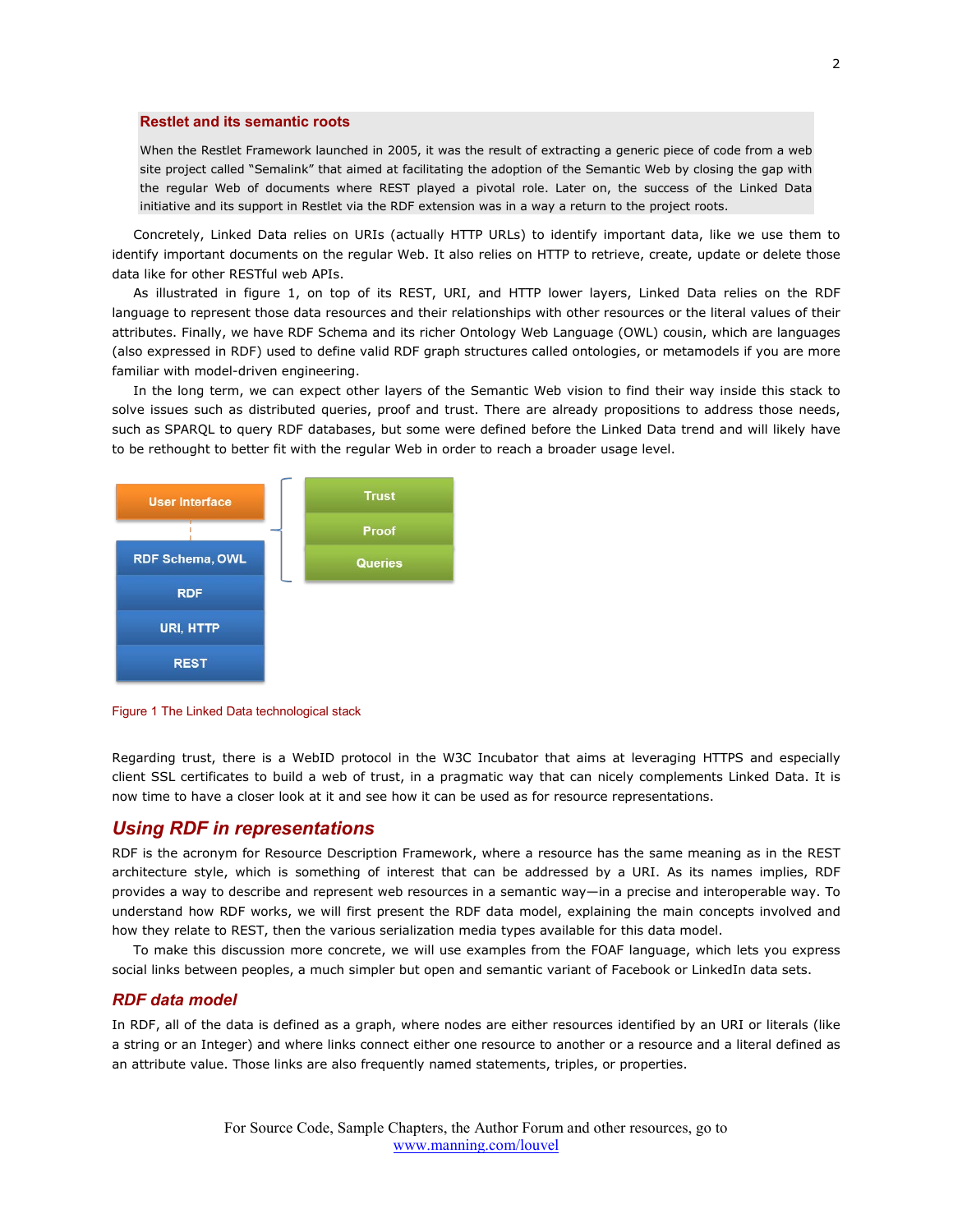In figure 2, we partially describe a sample (Homer Simpson) resource as graph with a central resource node, three literal nodes on the left, and three related resource nodes on the right.



Figure 2 A sample RDF graph partially describing Homer Simpson

As you can see, the links have labels defining how Homer relates to the Marge, Bart, and Lisa resources or the meaning of the "Homer", "Simpson" and "homer@simpson.org" literals. Obviously, Homer knows his wife and children, and we could have added more links to express the exact familial relationships such as father and husband. However, in this case, we have decided to follow the FOAF vocabulary, which isn't especially interested in family relationships but mostly in generic links between people.

With the above example, we almost have a valid RDF graph. The piece of information missing is unambiguous information telling us that the links are really related to FOAF and not to another vocabulary. For this purpose, RDF relies again on URIs to precisely and uniquely define the meaning of those links.

This is the most important difference compared to hyperlinks found in HTML documents for example and provides a better interoperability and the ability to mix several links between the same two resources. In our case, the exact value of "knows" is [http://xmlns.com/foaf/0.1/knows,](http://xmlns.com/foaf/0.1/knows) the value of "mbox" is <http://xmlns.com/foaf/0.1/mbox>and so on.

Let's now take this example RDF graph and create it using the RDF extension of the Restlet Framework available in the org.restlet.ext.rdf.jar file. As illustrated in listing 1 below, the translation is very straightforward, especially as we are able to use the Reference class from the org. restlet.data package that defines URI references.

#### **Listing 1 Creating a RDF graph with Restlet RDF extension**

Reference bartRef = new Reference(

```
import org.restlet.data.Reference;
import org.restlet.ext.rdf.Graph;
import org.restlet.ext.rdf.Literal;
```
public class FoafExample {

```
 public static void main(String[] args) throws IOException {
   String FOAF BASE = "http://xmlns.com/foaf/0.1/"; #A
    Reference firstName = new Reference(FOAF BASE + "firstName");
   Reference lastName = new Reference(FOAF BASE + "lastName");
   Reference mbox = new Reference(FOAF BASE + "mbox");
   Reference homerRef = new Reference( #B "http://www.rmep.org/accounts/chunkylover53/");
     Reference margeRef = new Reference(
     "http://www.rmep.org/accounts/bretzels34/");
```

```
 "http://www.rmep.org/accounts/jojo10/");
 Reference lisaRef = new Reference(
 "http://www.rmep.org/accounts/lisa1984/");
```
For Source Code, Sample Chapters, the Author Forum and other resources, go to [www.manning.com/louvel](http://www.manning.com/louvel)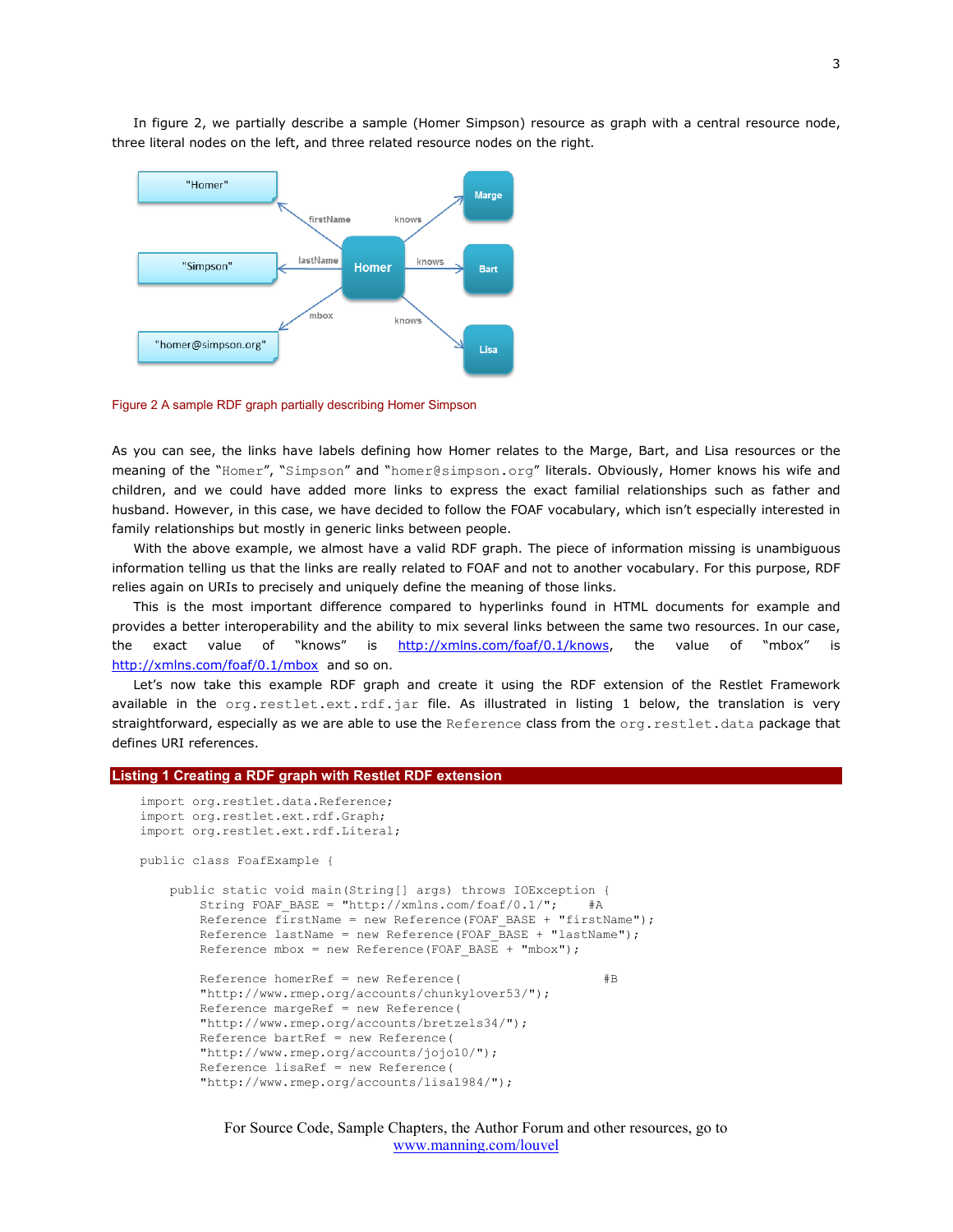```
Graph example = new Graph(); #C example.add(homerRef, firstName, new Literal("Homer"));
        example.add(homerRef, lastName, new Literal("Simpson"));
         example.add(homerRef, mbox, new Literal("mailto:homer@simpson.org"));
        example.add(homerRef, knows, margeRef);
         example.add(homerRef, knows, bartRef);
         example.add(homerRef, knows, lisaRef);
 }
#A FOAF ontology constants
#B Linked Simpson resources
```
### **#C Example RDF graph**

As introduced in figure 1, it is also possible to define the structure of valid RDF graphs as ontologies using the RDF Schema and OWL languages. Ontology might sound like an impressive term, but in the end it is really just like a set of object classes where relations between classes as well as attributes are typed using not just a label but a precise and unambiguous URI.



Figure 3 Person class in the FOAF vocabulary

In figure 3, we illustrated how to visualize a part of the FOAF ontology as a regular UML class diagram. An RDF class defined in a Linked Data way can be exactly the same as a REST class defined in a web API, only adding further information about its attributes and relationships with other resource classes, such as other persons, images, and documents in the FOAF case.

Let's now move beyond the abstract RDF data model and see how to serialize RDF graphs and use them as representations.

#### *RDF representation variants*

Contrary to XML vocabularies such as Atom or XHTML, RDF doesn't force you to use a single serialization format. Actually, even though the primary format is XML based, there are other ones available:

- RDF/XML, a comprehensive XML serialization format for RDF.
- Notation 3 (or just n3), a compact alternative to RDF/XML also able to express rules.
- Turtle, a subset of n3, simple and human readable.
- N-Triples, an even simpler subset of Turtle, useful for storing and exchanging RDF.

To make those formats more concrete, we will now serialize the example FOAF graph built with the Restlet extension. For this purpose, let's add the lines of code below to our code in listing 1.

```
System.out.println("\nRDF/XML format:\n");
example.getRdfXmlRepresentation().write(System.out);
System.out.println("\nRDF/n3 format:\n");
example.getRdfN3Representation().write(System.out);
System.out.println("\nRDF/Turtle format:\n");
example.getRdfTurtleRepresentation().write(System.out);
System.out.println("\nRDF/NTriples format:\n");
```
For Source Code, Sample Chapters, the Author Forum and other resources, go to [www.manning.com/louvel](http://www.manning.com/louvel)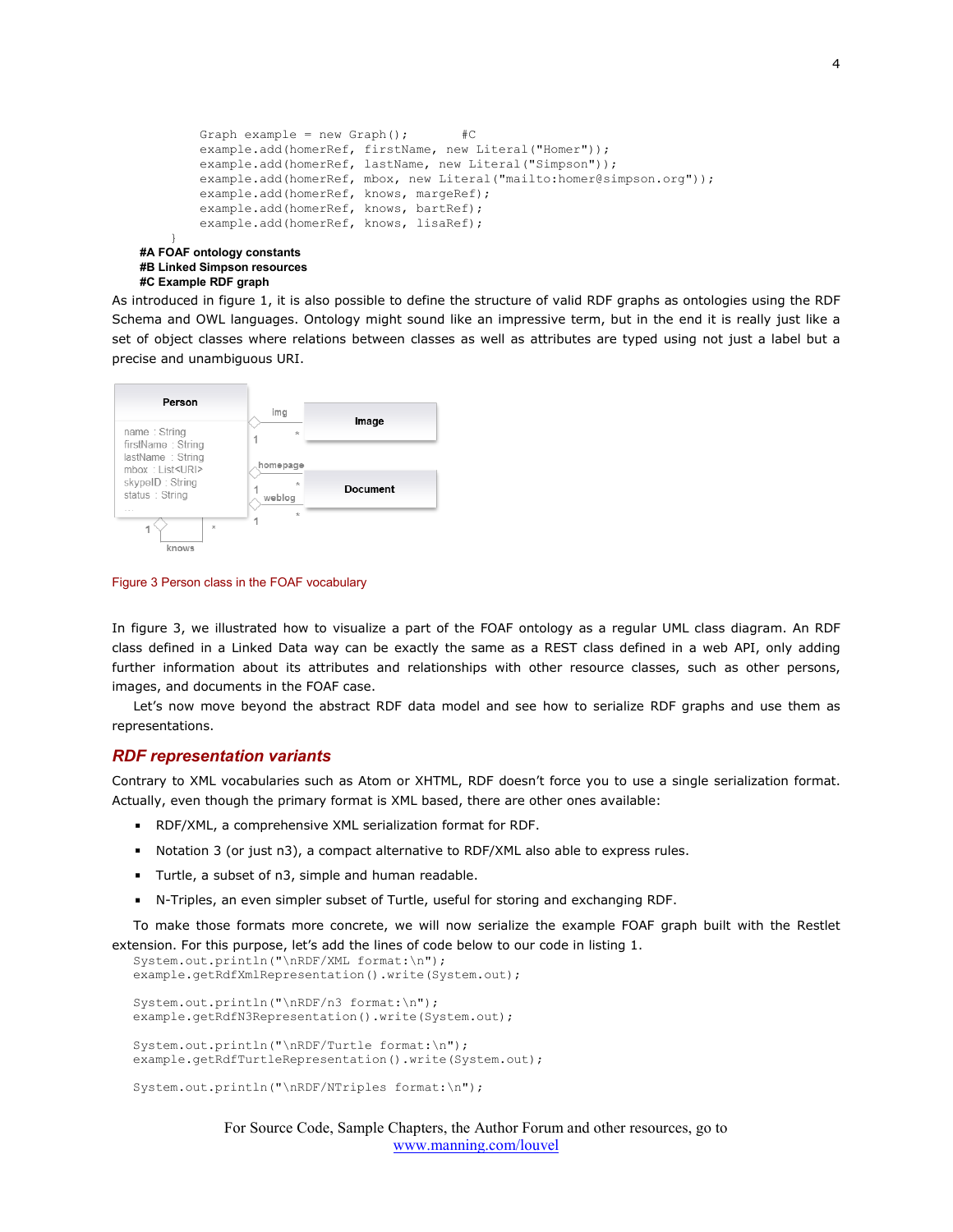example.getRdfNTriplesRepresentation().write(System.out);

The getRdf\*Representation() methods simply create an instance of the RdfRepresentation class passing it the Graph instance and the proper media type constant. Now, if we run this code, we will first serialize the graph into RDF/XML. The key XML element is "rdf:Description", which contains all the properties related to the Homer resource identified by the XML attribute "xml:about". Note also how a prefix "\_\_NS1" was declared for the FOAF ontology URI.

```
<?xml version="1.0" standalone='yes'?>
<rdf:RDF xmlns:rdf="http://www.w3.org/1999/02/22-rdf-syntax-ns#" 
xmlns:__NS1="http://xmlns.com/foaf/0.1/">
    <rdf:Description rdf:about="http://www.rmep.org/accounts/chunkylover53/">
 <__NS1:firstName>Homer</__NS1:firstName>
 <__NS1:lastName>Simpson</__NS1:lastName>
       <__NS1:mbox>mailto:homer@simpson.org</__NS1:mbox>
      \leqNS1:knows>
         <rdf:Description rdf:about="http://www.rmep.org/accounts/bretzels34/"/></ NS1:knows>
       <__NS1:knows>
          <rdf:Description rdf:about="http://www.rmep.org/accounts/jojo10/"/></__NS1:knows>
        NS1:knows>
          <rdf:Description rdf:about="http://www.rmep.org/accounts/lisa1984/"/></__NS1:knows>
   </rdf:Description>
\langle/\mathsf{rdf:RDF}\rangle
```
The second and third serializations are for n3 and Turtle formats, and produce the same result below. Note that the all the graph is written in just one line starting with <http://www.rmep.org/accounts/chunkylover53/>. In addition, namespace prefixes can be used as illustrated with the first lines below.

```
@prefix #: <:>.
@prefix rdfs: <http://www.w3.org/1999/02/22-rdf-syntax-ns#>.
@prefix type: <http://www.w3.org/2001/XMLSchema#>.
@prefix rdf: <http://www.w3.org/2000/01/rdf-schema#>.
@keywords a, is, of, has.
<http://www.rmep.org/accounts/chunkylover53/> <http://xmlns.com/foaf/0.1/firstName> "Homer"; 
<http://xmlns.com/foaf/0.1/lastName> "Simpson"; <http://xmlns.com/foaf/0.1/mbox> 
"mailto:homer@simpson.org"; <http://xmlns.com/foaf/0.1/knows> 
<http://www.rmep.org/accounts/bretzels34/>, <http://www.rmep.org/accounts/jojo10/>, 
<http://www.rmep.org/accounts/lisa1984/>.
```
Finally, let's see how the fourth and simplest format, N-Triples, serializes our graph. For each link, there is a new line, and no prefixes or factorizations are used. The result is more verbose, but also very straightforward to write, read, and understand.

```
<http://www.rmep.org/accounts/chunkylover53/> <http://xmlns.com/foaf/0.1/firstName> "Homer".
<http://www.rmep.org/accounts/chunkylover53/> <http://xmlns.com/foaf/0.1/lastName> "Simpson".
<http://www.rmep.org/accounts/chunkylover53/> <http://xmlns.com/foaf/0.1/mbox> 
"mailto:homer@simpson.org".
<http://www.rmep.org/accounts/chunkylover53/> <http://xmlns.com/foaf/0.1/knows> 
<http://www.rmep.org/accounts/bretzels34/>.
<http://www.rmep.org/accounts/chunkylover53/> <http://xmlns.com/foaf/0.1/knows> 
<http://www.rmep.org/accounts/jojo10/>.
<http://www.rmep.org/accounts/chunkylover53/> <http://xmlns.com/foaf/0.1/knows> 
<http://www.rmep.org/accounts/lisa1984/>.
```
In addition to those pure RDF serializations, it is also possible to embed RDF inside other documents such as XHTML pages to enrich them with semantic data. The W3C-supported way to do this is RDFa but other similar efforts are purposed like Microformats and HTML 5 Microdata. Below, you can see one way to express our sample graph as an XHTML page by leveraging RDFa special attributes.

```
<div xmlns:foaf=" http://xmlns.com/foaf/0.1/"
   about=" http://www.rmep.org/accounts/chunkylover53/">
   <span property="foaf:firstName">Homer</span>
   <span property="foaf:lastName">Simpson</span>
   <a rel="foaf:mbox" href="mailto:homer@simpson.org">
homer@simpson.org</span>
   <a rel="foaf:knows" href="http://www.rmep.org/accounts/bretzels34/">
Marge </a>
  <a rel="foaf:knows" href="http://www.rmep.org/accounts/jojo10/">
Bart</a>
   <a rel="foaf:knows" href=" http://www.rmep.org/accounts/lisa1984/">
Lisa</a>
\langle div>
```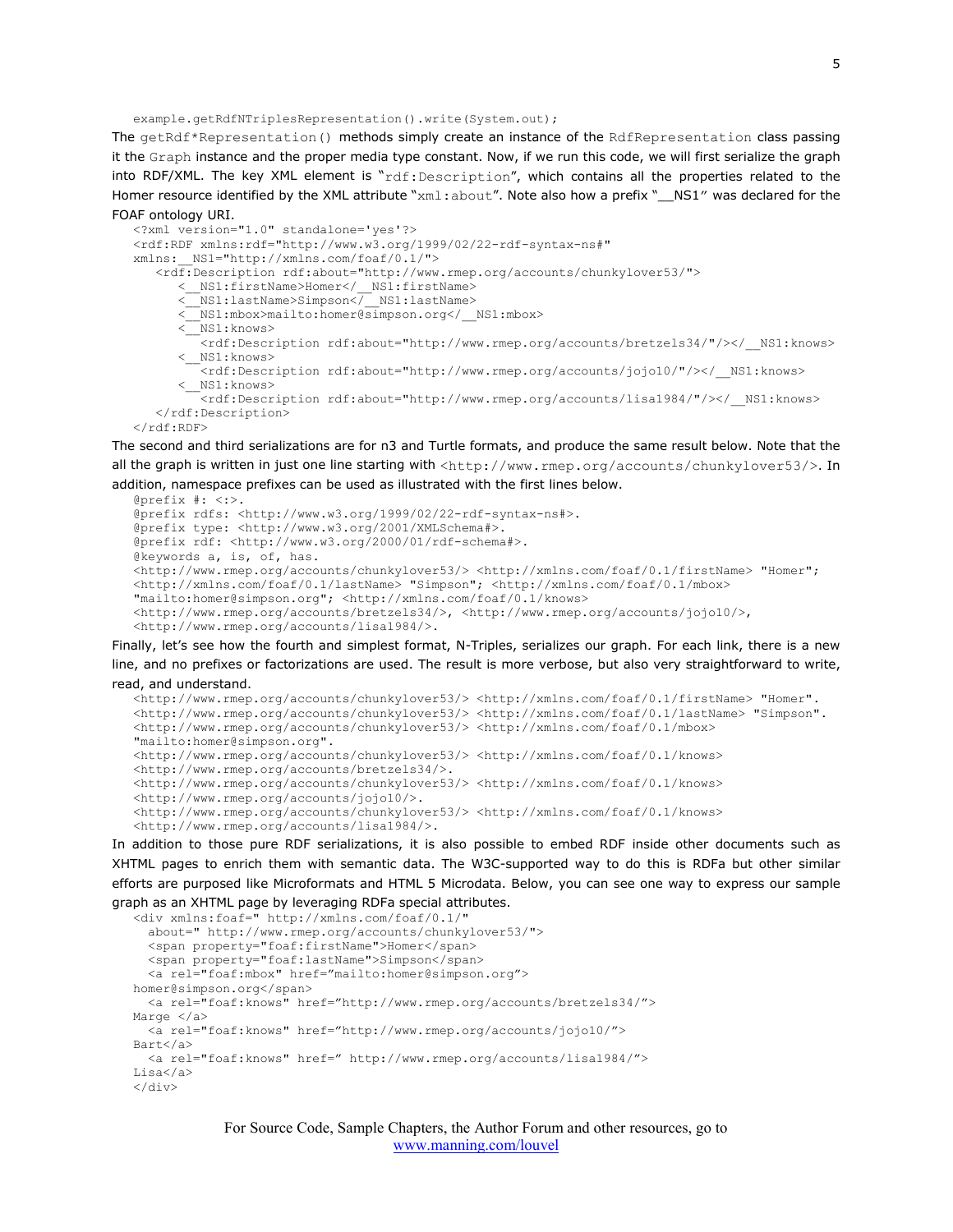The mixed approach illustrated by RDFa makes is easy to embed semantic data in web pages, but also makes it harder to extract that data back into proper RDF. To solve these issues, W3C proposed GRDDL as a standard way to extract the RDF data by applying XSLT stylesheets to the XHTML documents.

#### **The Schema.org initiative**

In June 2011, Google, Bing and Yahoo! search engines launched the Schema.org initiative to facilitate the semantic annotation of data in regular web pages. They provide a way to express semantic data using HTML Microdata including both common ontologies for things such as Persons, Places, Organizations, and so on and also support for their extraction in the most popular web search engines. Mapping to RDFa is also specified, making it a great option to consider for mixing RDF and web pages.

## *Summary*

You've just seen how powerful the RDF data model is capable of modeling anything in a precise way and how flexible it can be used in various representation formats depending on the usage context.